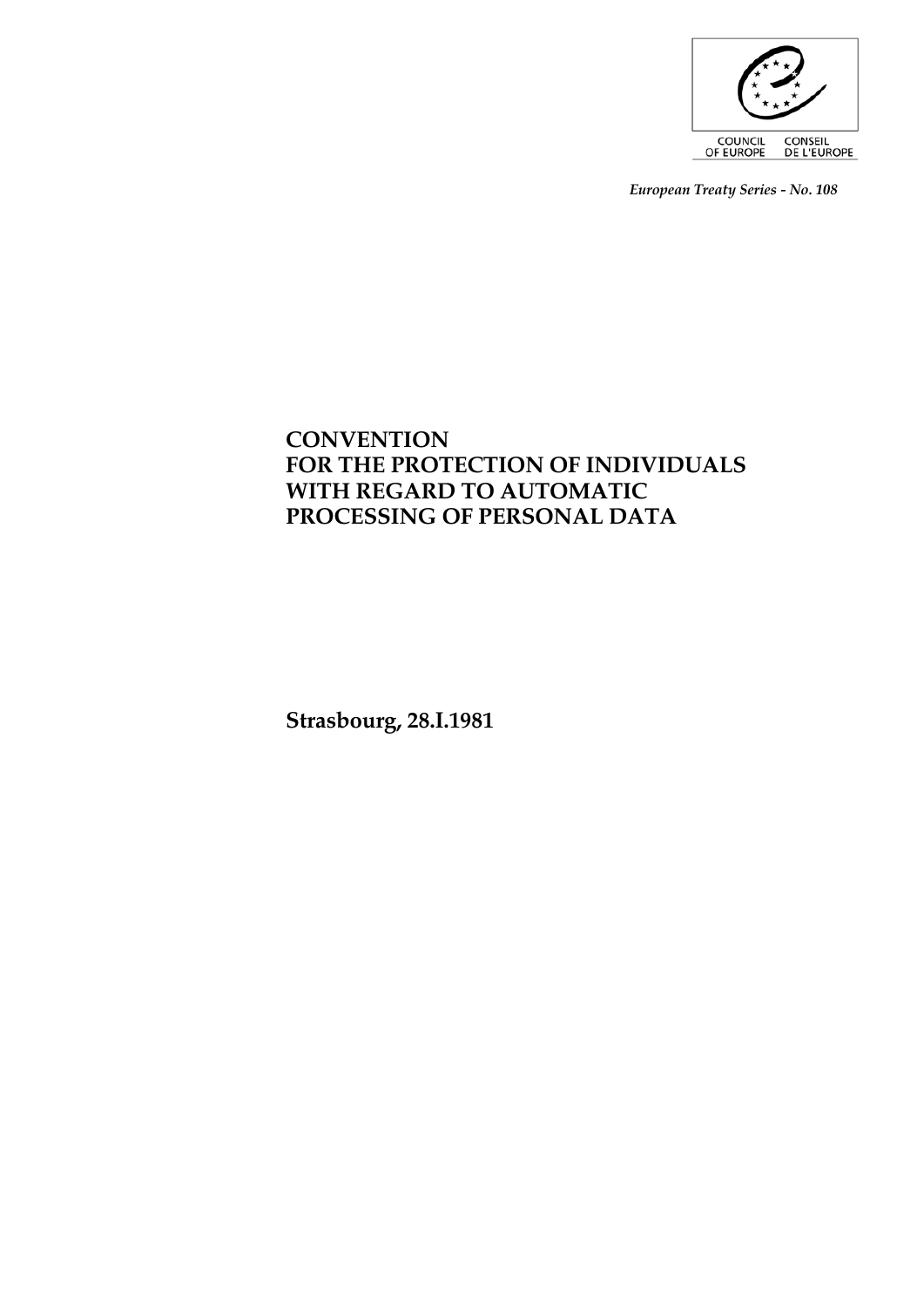## **Preamble**

The member States of the Council of Europe, signatory hereto,

Considering that the aim of the Council of Europe is to achieve greater unity between its members, based in particular on respect for the rule of law, as well as human rights and fundamental freedoms;

Considering that it is desirable to extend the safeguards for everyone's rights and fundamental freedoms, and in particular the right to the respect for privacy, taking account of the increasing flow across frontiers of personal data undergoing automatic processing;

Reaffirming at the same time their commitment to freedom of information regardless of frontiers;

Recognising that it is necessary to reconcile the fundamental values of the respect for privacy and the free flow of information between peoples,

Have agreed as follows:

### **Chapter I – General provisions**

#### **Article 1 – Object and purpose**

The purpose of this convention is to secure in the territory of each Party for every individual, whatever his nationality or residence, respect for his rights and fundamental freedoms, and in particular his right to privacy, with regard to automatic processing of personal data relating to him ("data protection").

#### **Article 2 – Definitions**

For the purposes of this convention:

- a "personal data" means any information relating to an identified or identifiable individual ("data subject");
- b "automated data file" means any set of data undergoing automatic processing;
- c "automatic processing" includes the following operations if carried out in whole or in part by automated means: storage of data, carrying out of logical and/or arithmetical operations on those data, their alteration, erasure, retrieval or dissemination;
- d "controller of the file" means the natural or legal person, public authority, agency or any other body who is competent according to the national law to decide what should be the purpose of the automated data file, which categories of personal data should be stored and which operations should be applied to them.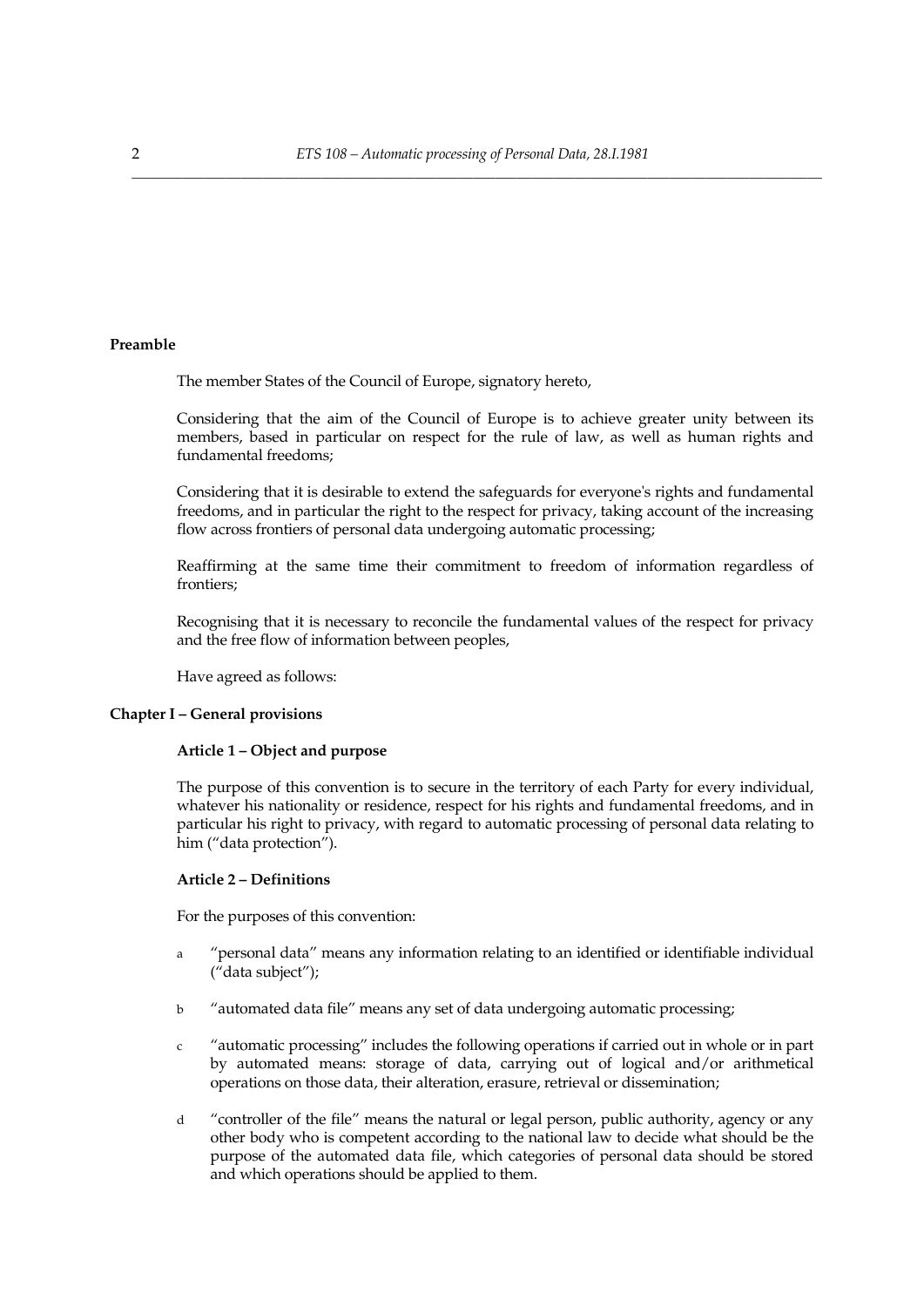#### **Article 3 – Scope**

- 1 The Parties undertake to apply this convention to automated personal data files and automatic processing of personal data in the public and private sectors.
- 2 Any State may, at the time of signature or when depositing its instrument of ratification, acceptance, approval or accession, or at any later time, give notice by a declaration addressed to the Secretary General of the Council of Europe:
	- a that it will not apply this convention to certain categories of automated personal data files, a list of which will be deposited. In this list it shall not include, however, categories of automated data files subject under its domestic law to data protection provisions. Consequently, it shall amend this list by a new declaration whenever additional categories of automated personal data files are subjected to data protection provisions under its domestic law;
	- b that it will also apply this convention to information relating to groups of persons, associations, foundations, companies, corporations and any other bodies consisting directly or indirectly of individuals, whether or not such bodies possess legal personality;
	- c that it will also apply this convention to personal data files which are not processed automatically.
- 3 Any State which has extended the scope of this convention by any of the declarations provided for in sub-paragraph 2.b or c above may give notice in the said declaration that such extensions shall apply only to certain categories of personal data files, a list of which will be deposited.
- 4 Any Party which has excluded certain categories of automated personal data files by a declaration provided for in sub-paragraph 2.a above may not claim the application of this convention to such categories by a Party which has not excluded them.
- 5 Likewise, a Party which has not made one or other of the extensions provided for in subparagraphs 2b and c above may not claim the application of this convention on these points with respect to a Party which has made such extensions.
- 6 The declarations provided for in paragraph 2 above shall take effect from the moment of the entry into force of the convention with regard to the State which has made them if they have been made at the time of signature or deposit of its instrument of ratification, acceptance, approval or accession, or three months after their receipt by the Secretary General of the Council of Europe if they have been made at any later time. These declarations may be withdrawn, in whole or in part, by a notification addressed to the Secretary General of the Council of Europe. Such withdrawals shall take effect three months after the date of receipt of such notification.

#### **Chapter II – Basic principles for data protection**

#### **Article 4 – Duties of the Parties**

1 Each Party shall take the necessary measures in its domestic law to give effect to the basic principles for data protection set out in this chapter.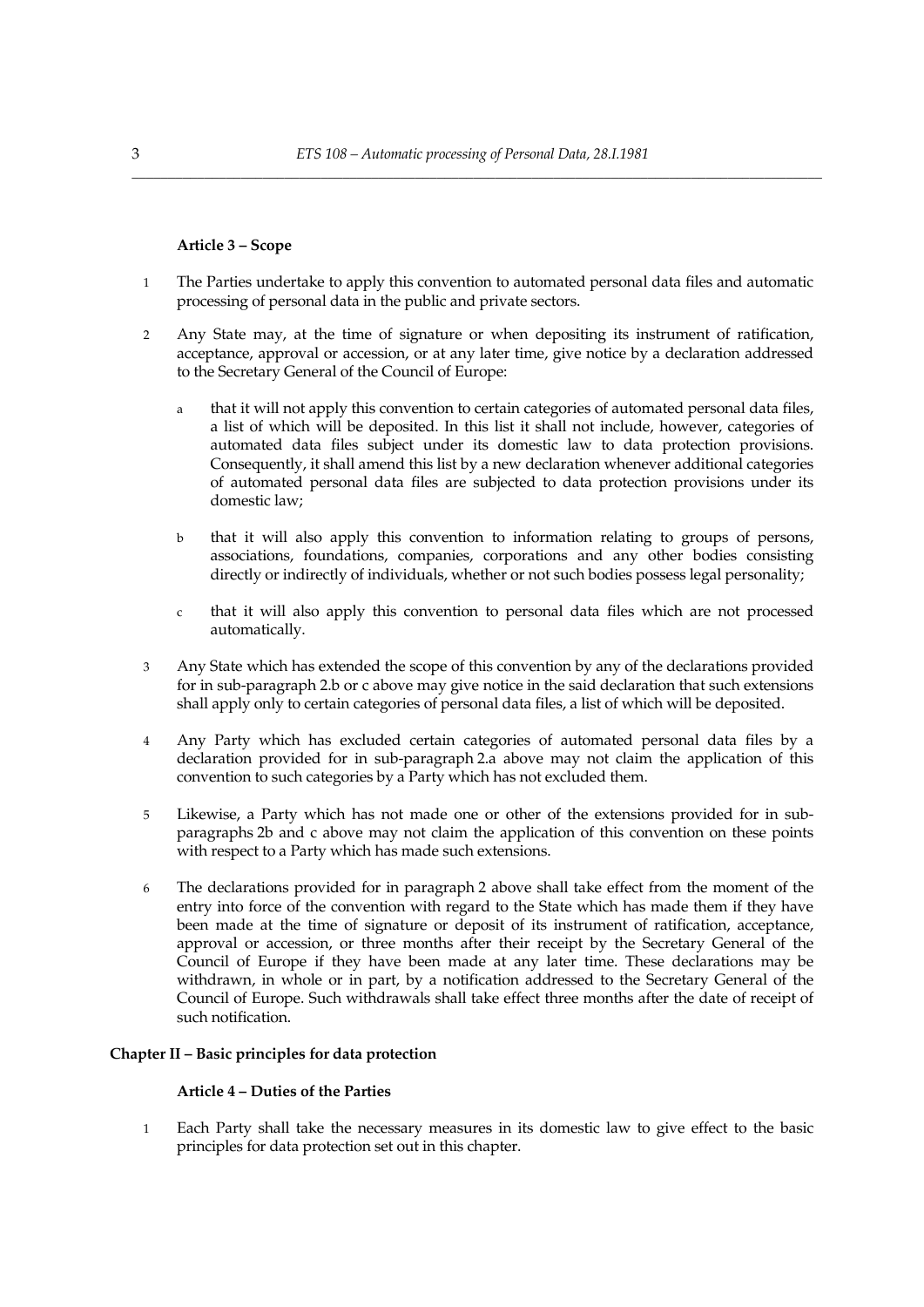2 These measures shall be taken at the latest at the time of entry into force of this convention in respect of that Party.

## **Article 5 – Quality of data**

Personal data undergoing automatic processing shall be:

- a obtained and processed fairly and lawfully;
- b stored for specified and legitimate purposes and not used in a way incompatible with those purposes;
- c adequate, relevant and not excessive in relation to the purposes for which they are stored;
- d accurate and, where necessary, kept up to date;
- e preserved in a form which permits identification of the data subjects for no longer than is required for the purpose for which those data are stored.

## **Article 6 – Special categories of data**

Personal data revealing racial origin, political opinions or religious or other beliefs, as well as personal data concerning health or sexual life, may not be processed automatically unless domestic law provides appropriate safeguards. The same shall apply to personal data relating to criminal convictions.

#### **Article 7 – Data security**

Appropriate security measures shall be taken for the protection of personal data stored in automated data files against accidental or unauthorised destruction or accidental loss as well as against unauthorised access, alteration or dissemination.

#### **Article 8 – Additional safeguards for the data subject**

Any person shall be enabled:

- a to establish the existence of an automated personal data file, its main purposes, as well as the identity and habitual residence or principal place of business of the controller of the file;
- b to obtain at reasonable intervals and without excessive delay or expense confirmation of whether personal data relating to him are stored in the automated data file as well as communication to him of such data in an intelligible form;
- c to obtain, as the case may be, rectification or erasure of such data if these have been processed contrary to the provisions of domestic law giving effect to the basic principles set out in Articles 5 and 6 of this convention;
- d to have a remedy if a request for confirmation or, as the case may be, communication, rectification or erasure as referred to in paragraphs b and c of this article is not complied with.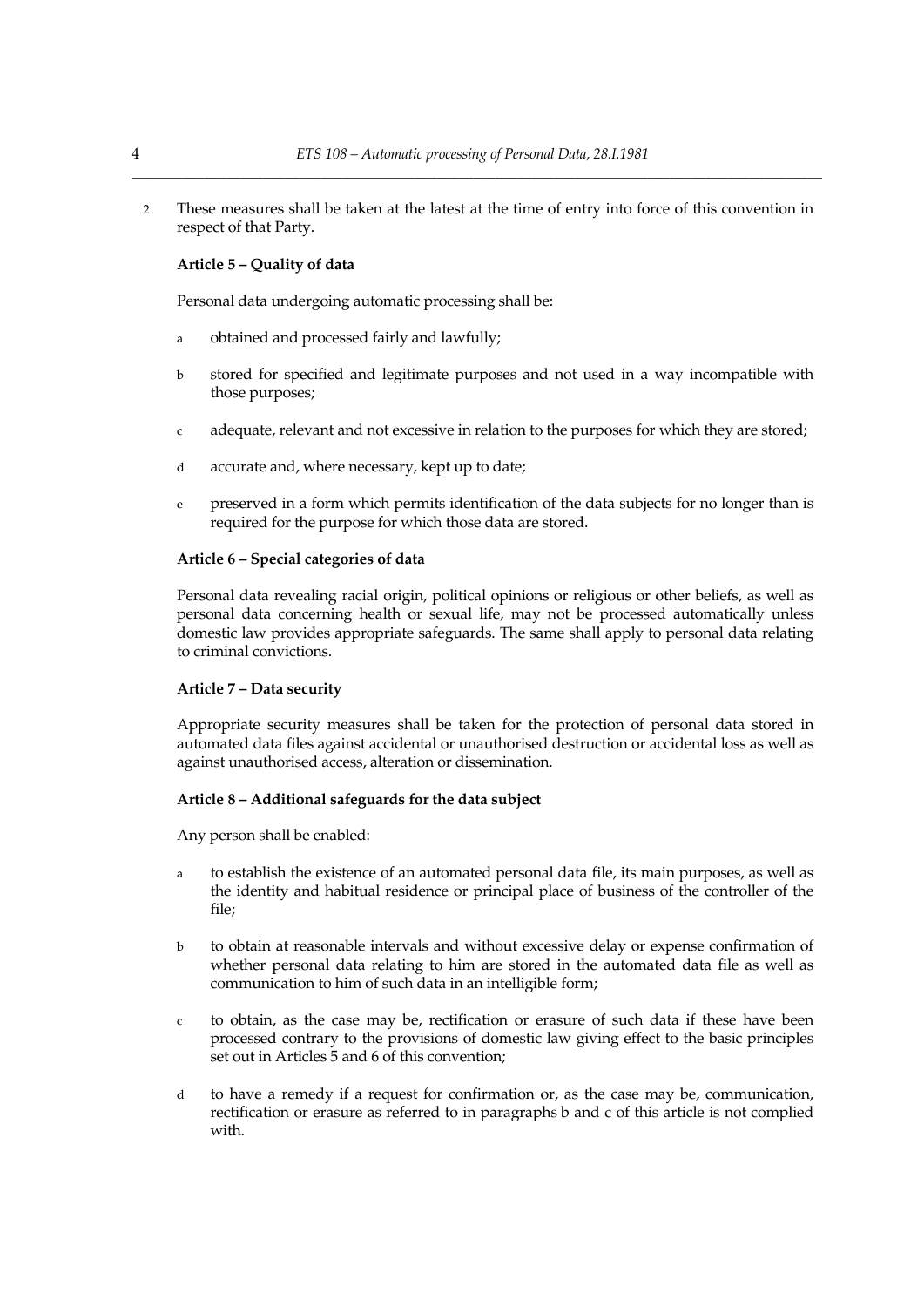#### **Article 9 – Exceptions and restrictions**

- 1 No exception to the provisions of Articles 5, 6 and 8 of this convention shall be allowed except within the limits defined in this article.
- 2 Derogation from the provisions of Articles 5, 6 and 8 of this convention shall be allowed when such derogation is provided for by the law of the Party and constitutes a necessary measure in a democratic society in the interests of:
	- a protecting State security, public safety, the monetary interests of the State or the suppression of criminal offences;
	- b protecting the data subject or the rights and freedoms of others.
- 3 Restrictions on the exercise of the rights specified in Article 8, paragraphs b, c and d, may be provided by law with respect to automated personal data files used for statistics or for scientific research purposes when there is obviously no risk of an infringement of the privacy of the data subjects.

## **Article 10 – Sanctions and remedies**

Each Party undertakes to establish appropriate sanctions and remedies for violations of provisions of domestic law giving effect to the basic principles for data protection set out in this chapter.

## **Article 11 – Extended protection**

None of the provisions of this chapter shall be interpreted as limiting or otherwise affecting the possibility for a Party to grant data subjects a wider measure of protection than that stipulated in this convention.

#### **Chapter III – Transborder data flows**

#### **Article 12 – Transborder flows of personal data and domestic law**

- 1 The following provisions shall apply to the transfer across national borders, by whatever medium, of personal data undergoing automatic processing or collected with a view to their being automatically processed.
- 2 A Party shall not, for the sole purpose of the protection of privacy, prohibit or subject to special authorisation transborder flows of personal data going to the territory of another Party.
- 3 Nevertheless, each Party shall be entitled to derogate from the provisions of paragraph 2:
	- a insofar as its legislation includes specific regulations for certain categories of personal data or of automated personal data files, because of the nature of those data or those files, except where the regulations of the other Party provide an equivalent protection;
	- b when the transfer is made from its territory to the territory of a non Contracting State through the intermediary of the territory of another Party, in order to avoid such transfers resulting in circumvention of the legislation of the Party referred to at the beginning of this paragraph.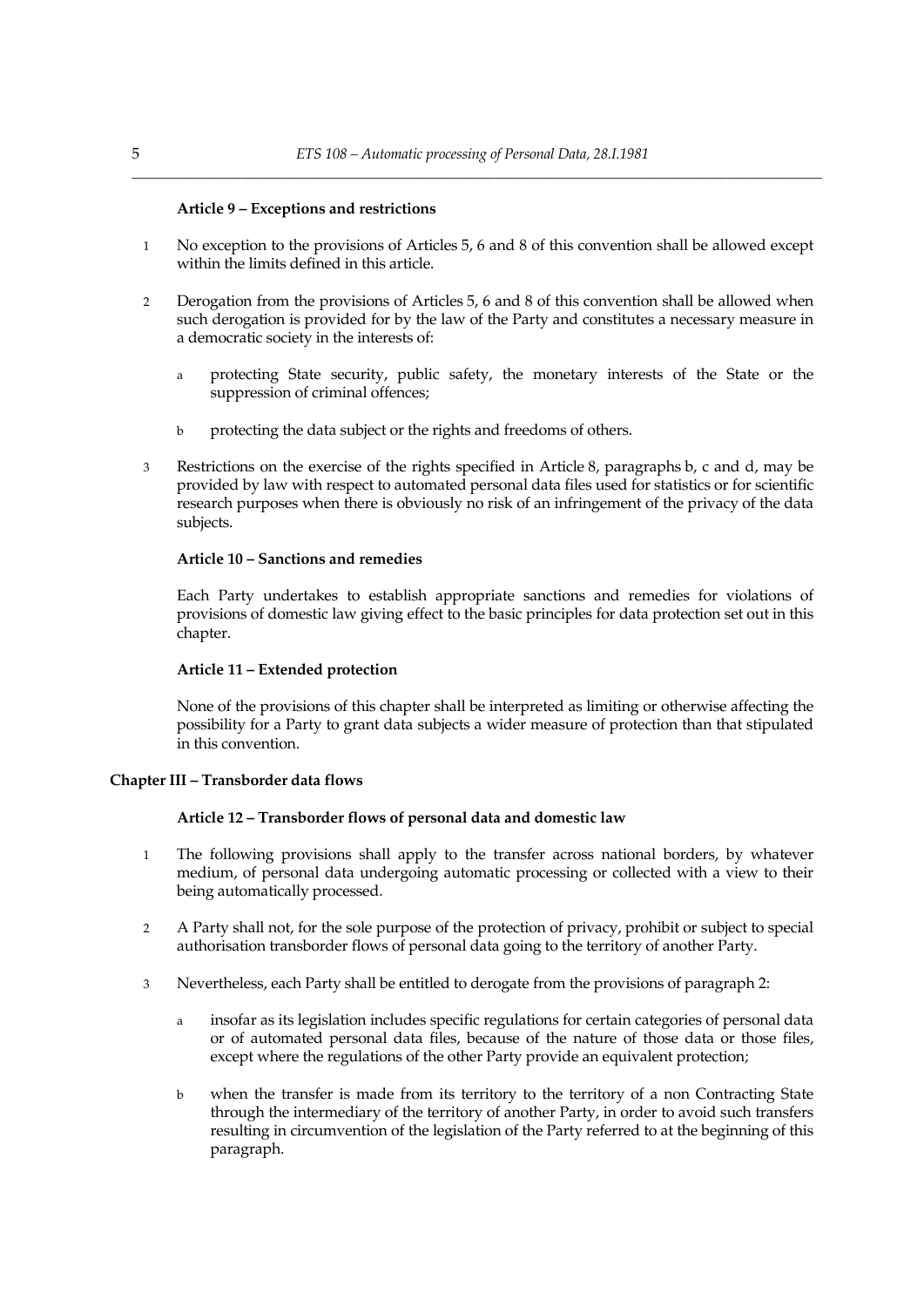## **Chapter IV – Mutual assistance**

#### **Article 13 – Co-operation between Parties**

- 1 The Parties agree to render each other mutual assistance in order to implement this convention.
- 2 For that purpose:
	- a each Party shall designate one or more authorities, the name and address of each of which it shall communicate to the Secretary General of the Council of Europe;
	- b each Party which has designated more than one authority shall specify in its communication referred to in the previous sub-paragraph the competence of each authority.
- 3 An authority designated by a Party shall at the request of an authority designated by another Party:
	- a furnish information on its law and administrative practice in the field of data protection;
	- b take, in conformity with its domestic law and for the sole purpose of protection of privacy, all appropriate measures for furnishing factual information relating to specific automatic processing carried out in its territory, with the exception however of the personal data being processed.

#### **Article 14 – Assistance to data subjects resident abroad**

- 1 Each Party shall assist any person resident abroad to exercise the rights conferred by its domestic law giving effect to the principles set out in Article 8 of this convention.
- 2 When such a person resides in the territory of another Party he shall be given the option of submitting his request through the intermediary of the authority designated by that Party.
- 3 The request for assistance shall contain all the necessary particulars, relating *inter alia* to:
	- a the name, address and any other relevant particulars identifying the person making the request;
	- b the automated personal data file to which the request pertains, or its controller;
	- c the purpose of the request.

#### **Article 15 – Safeguards concerning assistance rendered by designated authorities**

1 An authority designated by a Party which has received information from an authority designated by another Party either accompanying a request for assistance or in reply to its own request for assistance shall not use that information for purposes other than those specified in the request for assistance.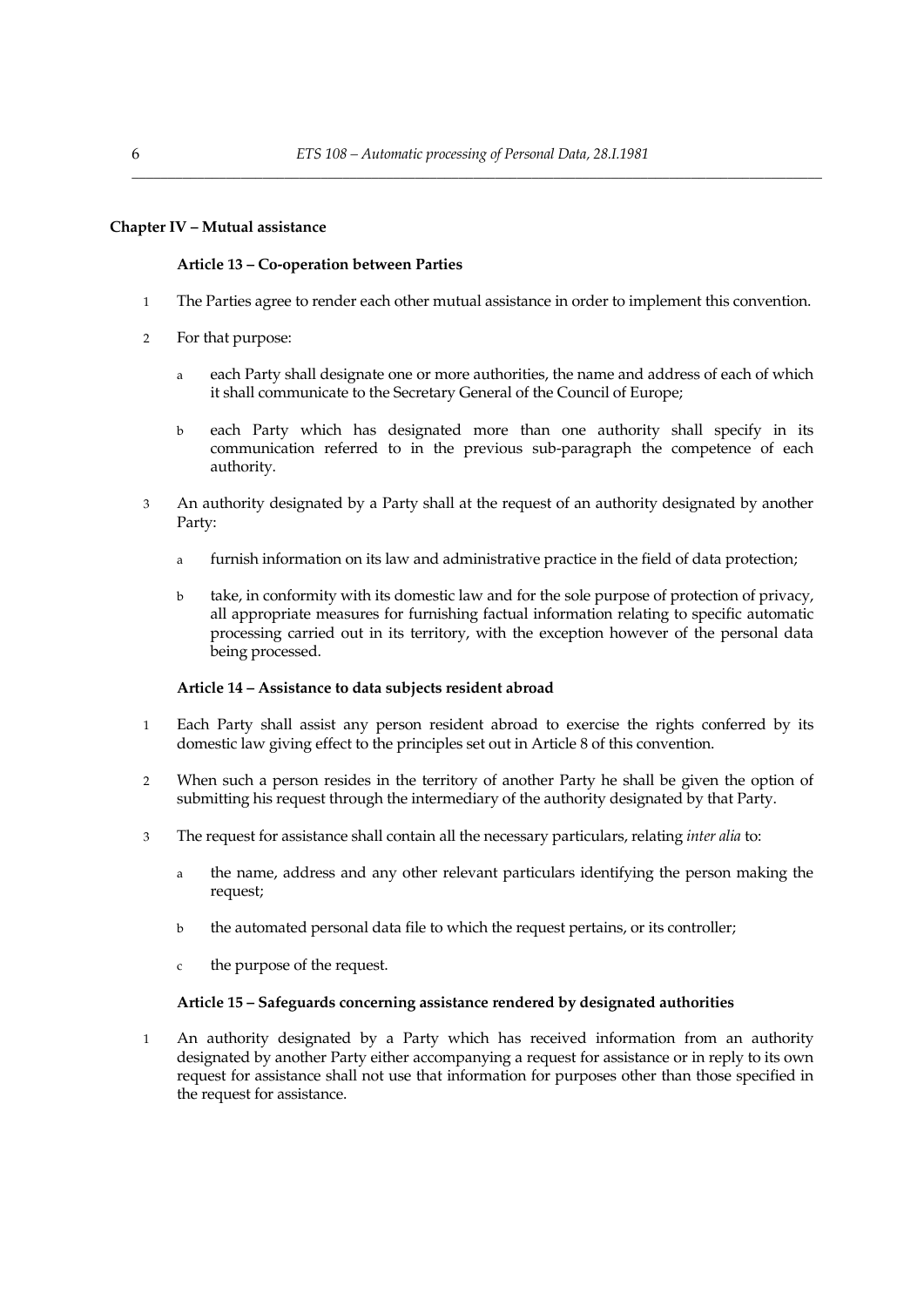- 2 Each Party shall see to it that the persons belonging to or acting on behalf of the designated authority shall be bound by appropriate obligations of secrecy or confidentiality with regard to that information.
- 3 In no case may a designated authority be allowed to make under Article 14, paragraph 2, a request for assistance on behalf of a data subject resident abroad, of its own accord and without the express consent of the person concerned.

# **Article 16 – Refusal of requests for assistance**

A designated authority to which a request for assistance is addressed under Articles 13 or 14 of this convention may not refuse to comply with it unless:

- a the request is not compatible with the powers in the field of data protection of the authorities responsible for replying;
- b the request does not comply with the provisions of this convention;
- c compliance with the request would be incompatible with the sovereignty, security or public policy (*ordre public*) of the Party by which it was designated, or with the rights and fundamental freedoms of persons under the jurisdiction of that Party.

## **Article 17 – Costs and procedures of assistance**

- 1 Mutual assistance which the Parties render each other under Article 13 and assistance they render to data subjects abroad under Article 14 shall not give rise to the payment of any costs or fees other than those incurred for experts and interpreters. The latter costs or fees shall be borne by the Party which has designated the authority making the request for assistance.
- 2 The data subject may not be charged costs or fees in connection with the steps taken on his behalf in the territory of another Party other than those lawfully payable by residents of that Party.
- 3 Other details concerning the assistance relating in particular to the forms and procedures and the languages to be used, shall be established directly between the Parties concerned.

## **Chapter V – Consultative Committee**

## **Article 18 – Composition of the committee**

- 1 A Consultative Committee shall be set up after the entry into force of this convention.
- 2 Each Party shall appoint a representative to the committee and a deputy representative. Any member State of the Council of Europe which is not a Party to the convention shall have the right to be represented on the committee by an observer.
- 3 The Consultative Committee may, by unanimous decision, invite any non-member State of the Council of Europe which is not a Party to the convention to be represented by an observer at a given meeting.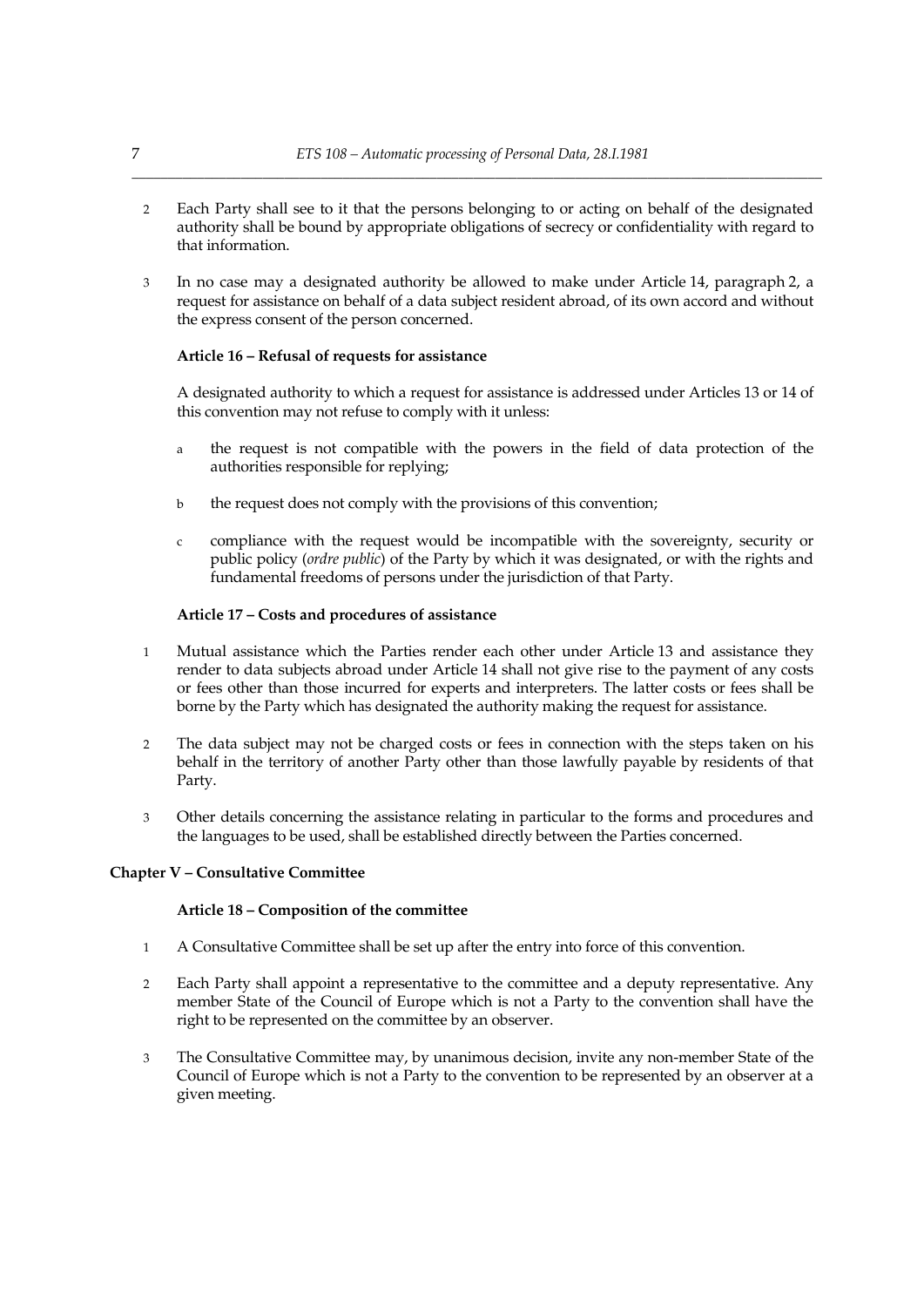#### **Article 19 – Functions of the committee**

The Consultative Committee:

- a may make proposals with a view to facilitating or improving the application of the convention;
- b may make proposals for amendment of this convention in accordance with Article 21;
- c shall formulate its opinion on any proposal for amendment of this convention which is referred to it in accordance with Article 21, paragraph 3;
- d may, at the request of a Party, express an opinion on any question concerning the application of this convention.

## **Article 20 – Procedure**

- 1 The Consultative Committee shall be convened by the Secretary General of the Council of Europe. Its first meeting shall be held within twelve months of the entry into force of this convention. It shall subsequently meet at least once every two years and in any case when onethird of the representatives of the Parties request its convocation.
- 2 A majority of representatives of the Parties shall constitute a quorum for a meeting of the Consultative Committee.
- 3 After each of its meetings, the Consultative Committee shall submit to the Committee of Ministers of the Council of Europe a report on its work and on the functioning of the convention.
- 4 Subject to the provisions of this convention, the Consultative Committee shall draw up its own Rules of Procedure.

# **Chapter VI – Amendments**

#### **Article 21 – Amendments**

- 1 Amendments to this convention may be proposed by a Party, the Committee of Ministers of the Council of Europe or the Consultative Committee.
- 2 Any proposal for amendment shall be communicated by the Secretary General of the Council of Europe to the member States of the Council of Europe and to every non-member State which has acceded to or has been invited to accede to this convention in accordance with the provisions of Article 23.
- 3 Moreover, any amendment proposed by a Party or the Committee of Ministers shall be communicated to the Consultative Committee, which shall submit to the Committee of Ministers its opinion on that proposed amendment.
- 4 The Committee of Ministers shall consider the proposed amendment and any opinion submitted by the Consultative Committee and may approve the amendment.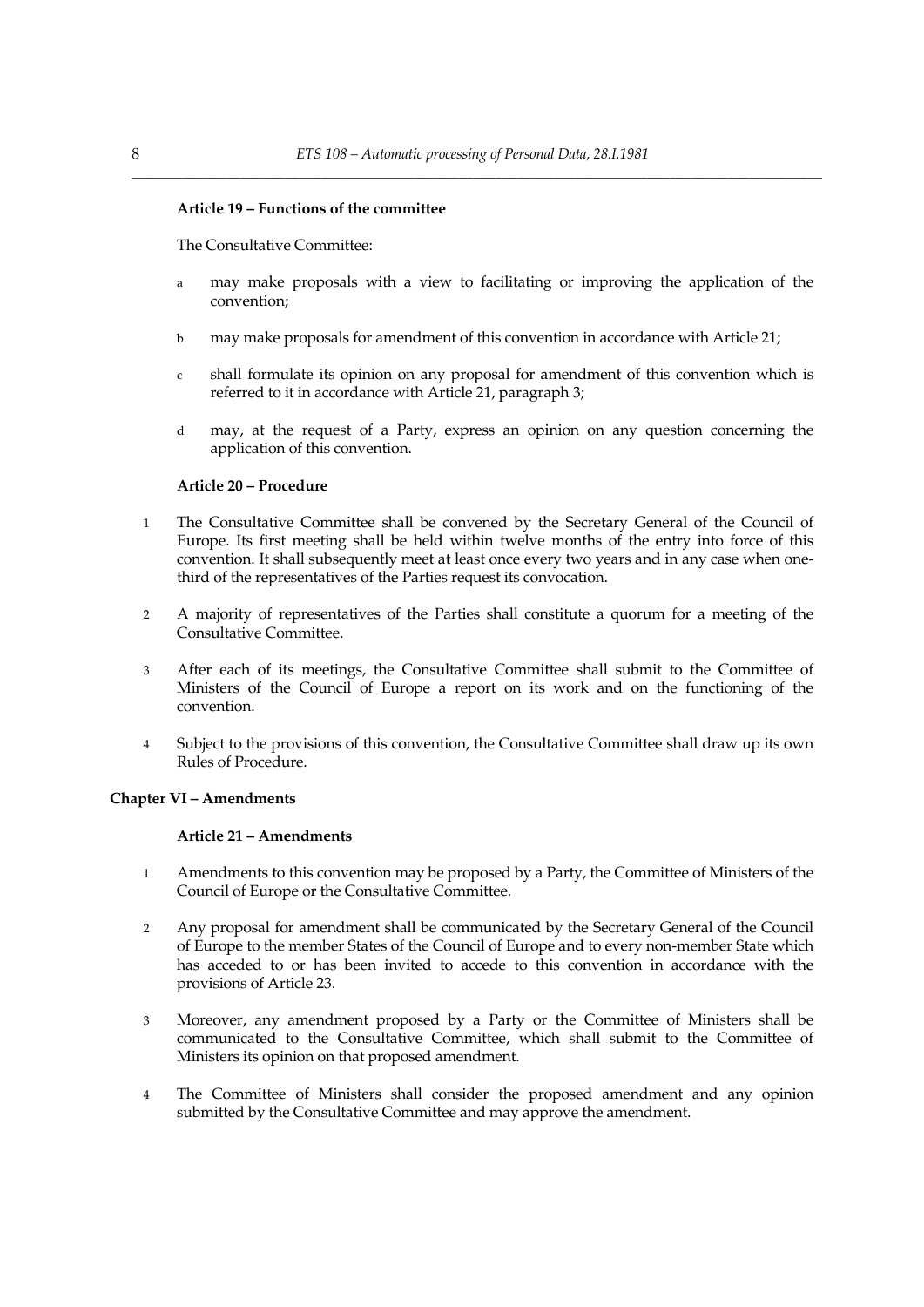- 5 The text of any amendment approved by the Committee of Ministers in accordance with paragraph 4 of this article shall be forwarded to the Parties for acceptance.
- 6 Any amendment approved in accordance with paragraph 4 of this article shall come into force on the thirtieth day after all Parties have informed the Secretary General of their acceptance thereof.

## **Chapter VII – Final clauses**

#### **Article 22 – Entry into force**

- 1 This convention shall be open for signature by the member States of the Council of Europe. It is subject to ratification, acceptance or approval. Instruments of ratification, acceptance or approval shall be deposited with the Secretary General of the Council of Europe.
- 2 This convention shall enter into force on the first day of the month following the expiration of a period of three months after the date on which five member States of the Council of Europe have expressed their consent to be bound by the convention in accordance with the provisions of the preceding paragraph.
- 3 In respect of any member State which subsequently expresses its consent to be bound by it, the convention shall enter into force on the first day of the month following the expiration of a period of three months after the date of deposit of the instrument of ratification, acceptance or approval.

# **Article 23 – Accession by non-member States**

- 1 After the entry into force of this convention, the Committee of Ministers of the Council of Europe may invite any State not a member of the Council of Europe to accede to this convention by a decision taken by the majority provided for in Article 20.d of the Statute of the Council of Europe and by the unanimous vote of the representatives of the Contracting States entitled to sit on the committee.
- 2 In respect of any acceding State, the convention shall enter into force on the first day of the month following the expiration of a period of three months after the date of deposit of the instrument of accession with the Secretary General of the Council of Europe.

## **Article 24 – Territorial clause**

- 1 Any State may at the time of signature or when depositing its instrument of ratification, acceptance, approval or accession, specify the territory or territories to which this convention shall apply.
- 2 Any State may at any later date, by a declaration addressed to the Secretary General of the Council of Europe, extend the application of this convention to any other territory specified in the declaration. In respect of such territory the convention shall enter into force on the first day of the month following the expiration of a period of three months after the date of receipt of such declaration by the Secretary General.
- 3 Any declaration made under the two preceding paragraphs may, in respect of any territory specified in such declaration, be withdrawn by a notification addressed to the Secretary General. The withdrawal shall become effective on the first day of the month following the expiration of a period of six months after the date of receipt of such notification by the Secretary General.